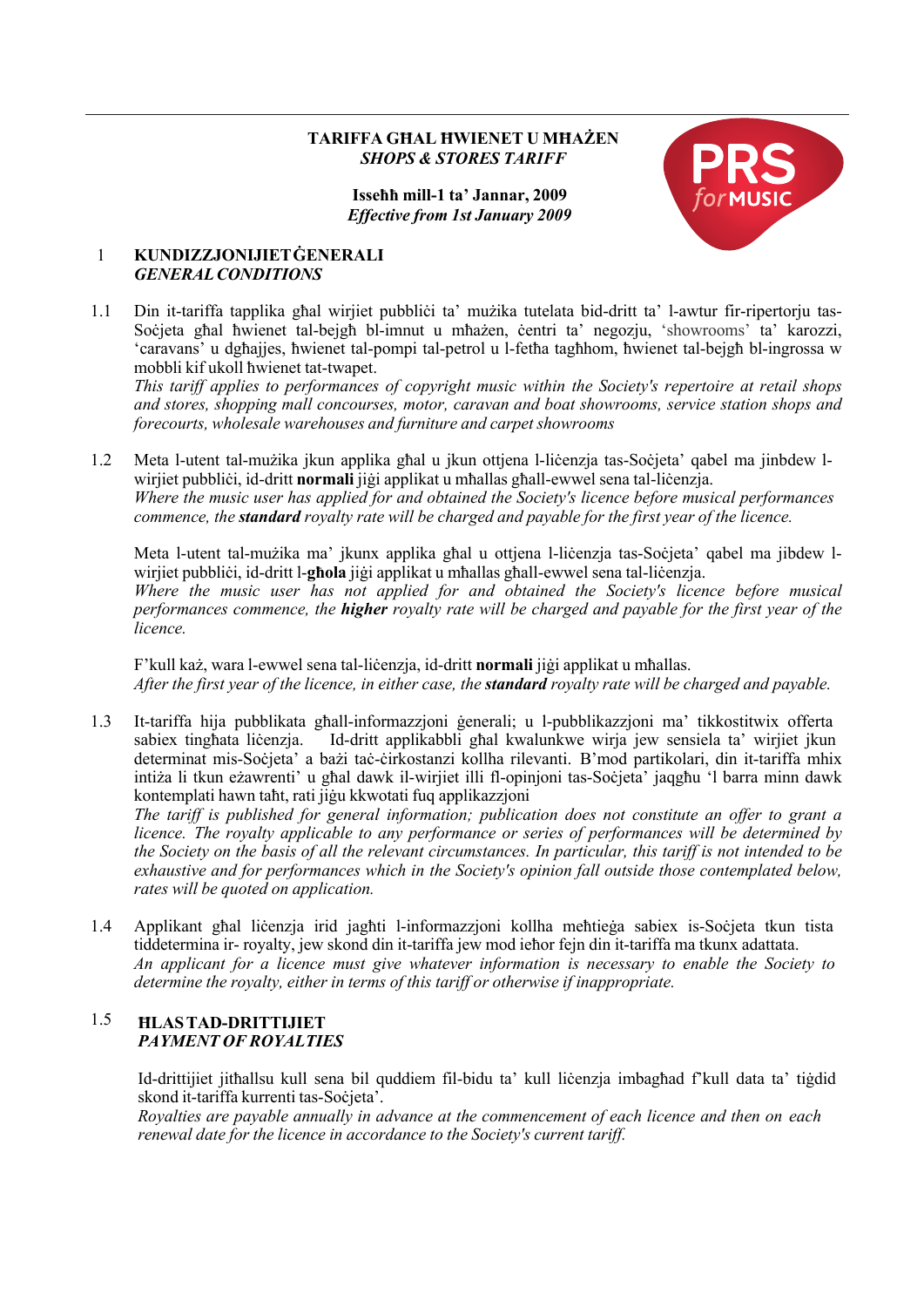#### $1.6$ **TAXXA FUO IL-VALUR MIŻJUD VALUE ADDED TAX**

Kull Detentur ta' Licenzia taht it-tariffi tas-Societa' ihallas lis-Societa', b'zieda mad-dritt dovut, soma import ta' Taxxa Fuq il-Valur Miziud kalkolata skond ir-rata rilevanti fuq dak id-dritt.

Every Licensee under the Society's tariffs will pay to the Society in addition to the royalty due, a sum in respect of Value Added Tax calculated at the relevant rate on the rovalty payable.

#### REVIŻJONI GHALL-INFLAZZJONI  $1.7$

# **INFLATION ADJUSTMENT**

Is-Societa' zzom id-dritt, minghair avviz, li zzid ir-rati monetarii f'din it-tariffa minn zmien ghal żmien, basta illi kumulattivament tali żiediet ma jagbżux żiediet kontemporanii fir-rata ufficjali talinflazzioni skond kif mahruga mill-Ufficju Centrali ta' l-Istatistika (L-Indici tal-prezzijiet bl-imnut Fran  $2005 = 105.33$ : Dicembru  $2002 = 100$ )

The Society reserves the right, without notice, to increase the monetary rates in this tariff from time to time provided that cumulatively those increases shall not exceed contemporary increases in the official rates of inflation as issued by the Central Office of Statistics. (Retail Price Index Feb 2005 = 105.33;  $Dec~2002 = 100$ 

| Dritt oghla       | Dritt normali     |
|-------------------|-------------------|
| <b>Higher</b>     | <b>Standard</b>   |
| Royalty           | Royalty           |
| $\epsilon$ / (LM) | $\epsilon$ / (LM) |
|                   |                   |

## MUŻIKA INCIDENTALI GEWWA HWIENET, MHAŻEN U CENTRI TA' NEGOZJU, KEMM JEKK DIN TINDAOO B'MEZZ TA' 'RECORD PLAYERS' 'TAPE PLAYERS' 'CD PLAYERS' JEW RADJU JEW TELEVIŻJONI.

## **BACKGROUND MUSIC IN SHOPS. STORES AND SHOPPING MALL CONCOURSES. WHETHER** PERFORMED BY MEANS OF RECORD PLAYERS, TAPE PLAYERS, CD PLAYERS OR RADIOS **OR TELEVISIONS**

Mużika mekkanika permezz ta' diska jew 'tape' jew 'CD player', radju jew televiżjoni ir-rata annwali tkun: Mechanical music only by record or tape or CD player, radio or television the annual charge is:

Ghal kull kejl ta' :-

Area in Square Metres where music audible:-

|           | $\text{Sa'}/\text{Up}$ to $30 \text{ m}2 \dots \dots \dots \dots \dots \dots \dots \dots \dots \dots \dots$ | 95.48 / (40.99)     | 47.74 / (20.50)   |
|-----------|-------------------------------------------------------------------------------------------------------------|---------------------|-------------------|
| Minn/From |                                                                                                             | 196.13 / (84.20)    | 98.07 / (42.10)   |
|           |                                                                                                             | 294.20 / (126.30)   | 147.10 / (63.15)  |
|           |                                                                                                             | 412.90 / (177.26)   | 206.45 / (88.63)  |
|           |                                                                                                             | 516.14 / (221.58)   | 258.07 / (110.79) |
|           |                                                                                                             | 619.38 / (265.90)   | 309.69 / (132.95) |
|           |                                                                                                             | 722.60 / (310.21)   | 361.30 / (155.11) |
|           |                                                                                                             | 825.83 / (354.53)   | 412.91 / (177.26) |
|           |                                                                                                             | 929.07 / (398.85)   | 464.54 / (199.42) |
|           |                                                                                                             | 1,032.29 / (443.16) | 516.14 / (221.58) |
|           |                                                                                                             | 1,135.52/(487.48)   | 567.76 / (243.74) |
|           |                                                                                                             | 1,238.74 / (531.79) | 619.37 / (265.90) |
|           |                                                                                                             | 1,341.98 / (576.11) | 670.99 / (288.06) |
|           |                                                                                                             |                     |                   |